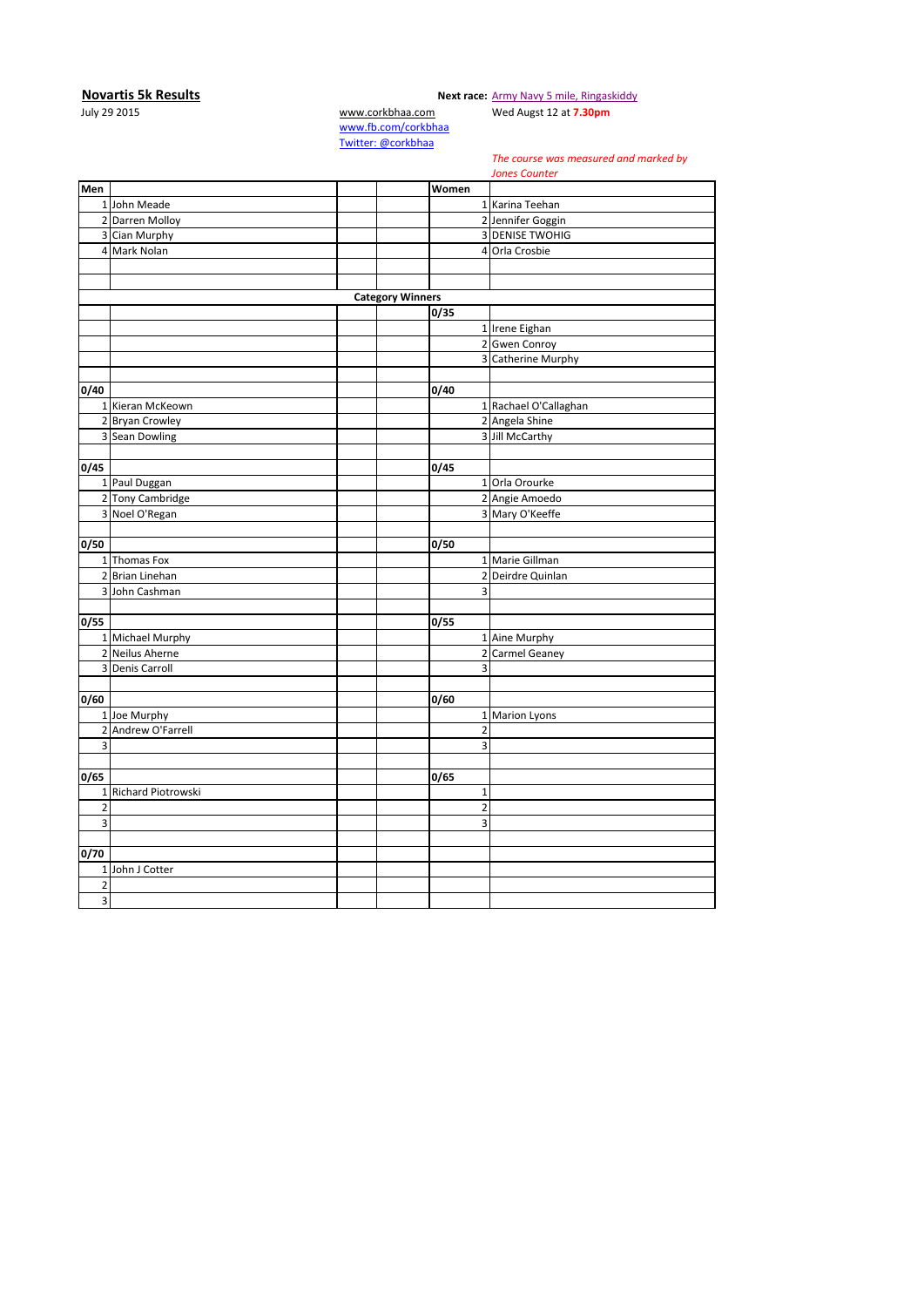|                         | <b>Team Results</b>  |        |  |       |                    |        |  |  |
|-------------------------|----------------------|--------|--|-------|--------------------|--------|--|--|
| Men                     |                      | Points |  | Women |                    | Points |  |  |
| $\overline{\mathbf{A}}$ |                      |        |  | A     |                    |        |  |  |
|                         | 1 Joyce Wolfe Physio | 11     |  |       | $1$ HSE            | 126    |  |  |
|                         | 2 Navy               | 37     |  |       | 2 Novartis         | 160    |  |  |
|                         | 3 Tyco               | 90     |  |       |                    |        |  |  |
|                         |                      |        |  |       |                    |        |  |  |
|                         |                      |        |  |       |                    |        |  |  |
|                         |                      |        |  |       |                    |        |  |  |
|                         |                      |        |  |       |                    |        |  |  |
|                         |                      |        |  |       |                    |        |  |  |
|                         |                      |        |  |       |                    |        |  |  |
|                         |                      |        |  |       |                    |        |  |  |
|                         |                      |        |  |       |                    |        |  |  |
| B                       |                      |        |  | B     |                    |        |  |  |
|                         | 1 EMC                | 113    |  |       | 1 Goldstar Telecom | 435    |  |  |
|                         | 2 Novartis           | 162    |  |       | 2 Eli Lilly        | 444    |  |  |
|                         | 3 UCC                | 371    |  |       |                    |        |  |  |
|                         |                      |        |  |       |                    |        |  |  |
|                         |                      |        |  |       |                    |        |  |  |
|                         |                      |        |  |       |                    |        |  |  |
|                         |                      |        |  |       |                    |        |  |  |
|                         |                      |        |  |       |                    |        |  |  |
|                         |                      |        |  |       |                    |        |  |  |
| $\overline{\mathsf{c}}$ |                      |        |  |       |                    |        |  |  |
|                         | 1 Irish Rail         | 198    |  |       |                    |        |  |  |
|                         | 2 Solarwinds         | 232    |  |       |                    |        |  |  |
|                         | 3 Musgrave           | 257    |  |       |                    |        |  |  |
|                         |                      |        |  |       |                    |        |  |  |
|                         |                      |        |  |       |                    |        |  |  |
|                         |                      |        |  |       |                    |        |  |  |
|                         |                      |        |  |       |                    |        |  |  |
|                         |                      |        |  |       |                    |        |  |  |
|                         |                      |        |  |       |                    |        |  |  |
|                         |                      |        |  |       |                    |        |  |  |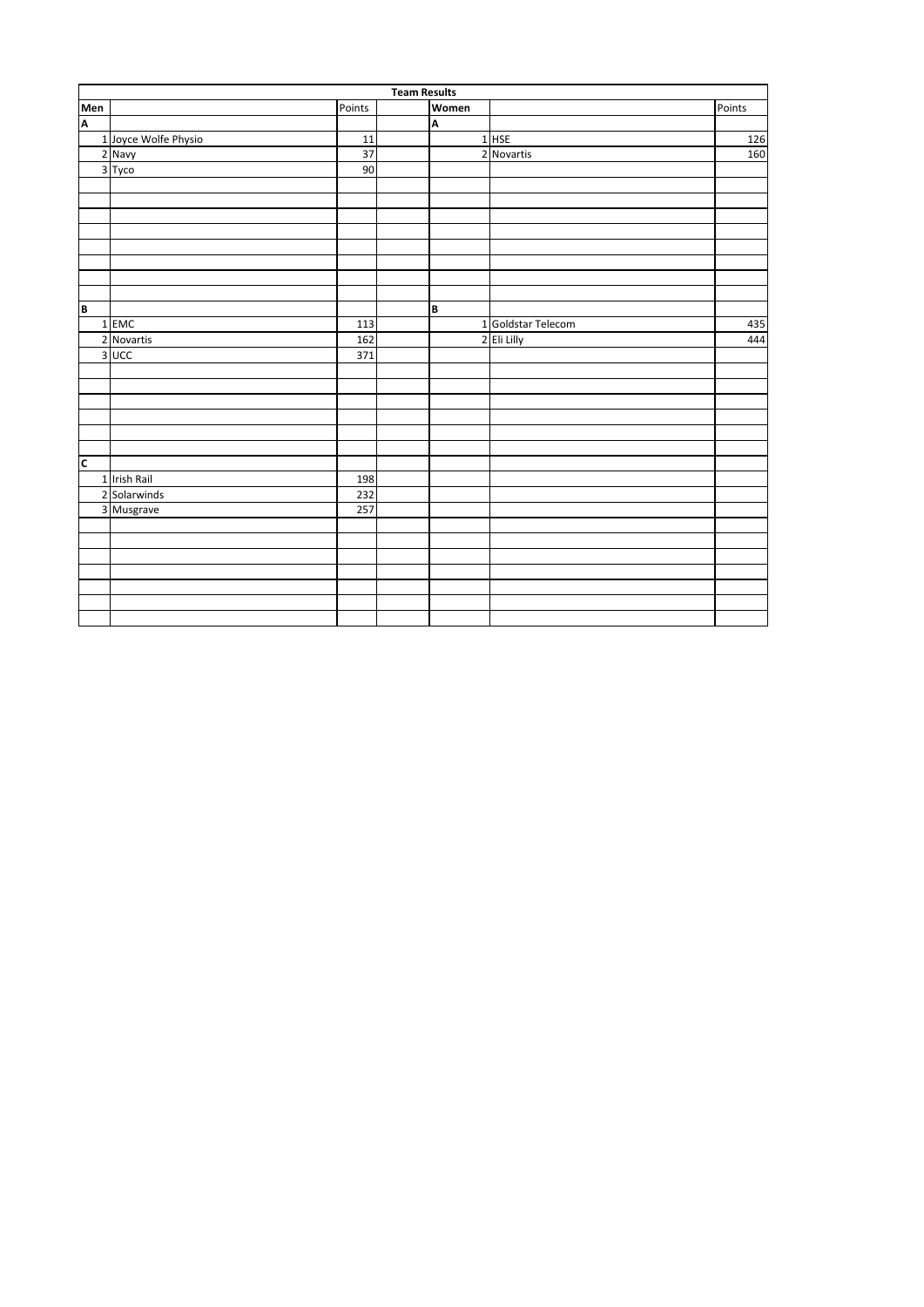| Pos            | Name                  | Cat   | Prize          | Time     | Company                      | Team    |
|----------------|-----------------------|-------|----------------|----------|------------------------------|---------|
|                | 1 John Meade          |       | M1             | 00:15:52 | Joyce Wolfe Physio           | $M-A-1$ |
| $\overline{2}$ | David Fox             |       |                | 00:16:05 |                              |         |
| 3              | Darren Molloy         |       | M2             | 00:16:10 | Navy                         | $M-A-2$ |
| 4              | Cian Murphy           |       | M3             | 00:16:13 | Joyce Wolfe Physio           | $M-A-1$ |
| 5              | Con Marshall          |       |                | 00:16:39 |                              |         |
| 6              | Mark Nolan            |       | M4             | 00:16:49 | Joyce Wolfe Physio           | $M-A-1$ |
| 7              | Paul Duggan           | 0/45B | 0/45B1         | 00:17:14 | Musgrave                     | $M-C-3$ |
|                | 8 Kieran McKeown      | 0/40A | 0/40A1         | 00:17:17 | <b>Simply Suits</b>          |         |
|                | 9 Bryan Crowley       | 0/40A | 0/40A2         | 00:17:19 | <b>Simply Suits</b>          |         |
|                | 10 Michael Buckley    |       |                | 00:17:21 | Joyce Wolfe Physio           |         |
|                | 11 John O'Mahony      |       |                | 00:17:22 |                              |         |
|                | 12 Sean Dowling       | 0/40A | 0/40A3         | 00:17:24 | <b>Lehane Motors</b>         |         |
|                | 13 Tim Barry          |       |                | 00:17:45 |                              |         |
|                | 14 Brian Shiels       | 0/40A |                | 00:17:46 | Navy                         | $M-A-2$ |
|                | 15 Aidan Mullins      |       |                | 00:17:47 |                              |         |
|                | 16 Tony Cambridge     | 0/45B | 0/45B2         | 00:17:53 | Depuy                        |         |
|                | 17 Padraig O Dubhgain |       |                | 00:17:54 | <b>CPI Technology</b>        |         |
|                | 18 Michael Cremin     |       |                | 00:17:54 | Cork Flower Studio           |         |
|                | 19 Daire Reilly       |       |                | 00:18:04 |                              |         |
|                | 20 Patrick Reidy      |       |                | 00:18:05 | Navy                         | $M-A-2$ |
|                | 21 Noel O'Regan       | 0/45B | 0/45B3         | 00:18:31 | Midleton Town Council        |         |
|                | 22 Evan O'Broin       |       |                | 00:18:35 |                              |         |
|                | 23 Stephen Geoghegan  | 0/40A |                | 00:18:36 | EMC                          | $M-B-1$ |
|                | 24 Ronan Kenneally    |       |                | 00:18:40 | Tyco                         | $M-A-3$ |
|                | 25 Thomas Fox         | 0/50C | 0/50C1         | 00:18:44 | Ronan Daly Jermyn Solicitors |         |
|                | 26 Paddy O Mahony     |       |                | 00:18:44 | Irish Rail                   | $M-C-1$ |
|                | 27 Andrew Hobbs       |       |                | 00:18:47 | Tyco                         | $M-A-3$ |
|                | 28 Michael Murphy     | 0/55D | 0/55D1         | 00:18:51 | Novartis                     | $M-B-2$ |
|                | 29 Brian Linehan      | 0/50C | 0/50C2         | 00:18:52 | G4S Security                 |         |
|                | 30 Donal Murphy       |       |                | 00:18:55 | <b>IPS</b>                   |         |
|                | 31 Kevin O'Shea       |       |                | 00:18:56 |                              |         |
|                | 32 Mark Twomey        |       |                | 00:18:59 |                              |         |
|                | 33 Karina Teehan      | 0/35H | F <sub>1</sub> | 00:19:03 | Joyce Wolfe Physio           |         |
|                | 34 John O Sullivan    |       |                | 00:19:07 | Ervia                        |         |
|                | 35 David Levy         |       |                | 00:19:08 | <b>IPS</b>                   |         |
|                | 36 Ian Keeler         |       |                | 00:19:15 | <b>EMC</b>                   | $M-B-1$ |
|                | 37 Neilus Aherne      | 0/55D | 0/55D2         | 00:19:21 | Midleton Town Council        |         |
|                | 38 Stephen Hurley     |       |                | 00:19:22 | Nash Brothers Electrical     |         |
|                | 39 Adrian Collins     |       |                | 00:19:23 | Tyco                         | $M-A-3$ |
|                | 40 John O'Brien       |       |                | 00:19:27 |                              |         |
|                | 41 Phillip Hayes      |       |                | 00:19:28 |                              |         |
|                | 42 Roger O'Mahoney    | 0/40A |                | 00:19:29 | <b>CBC</b> staff             |         |
|                | 43 Jonathan Kenneally |       |                | 00:19:31 | Solarwinds                   | $M-C-2$ |
|                | 44 Trevor Collins     |       |                | 00:19:32 | VMware                       |         |
|                | 45 John Cashman       |       | 0/50C 0/50C3   | 00:19:33 | Midleton Town Council        |         |
|                | 46 Sham Riordan       |       |                | 00:19:35 |                              |         |
|                | 47 DAMIEN HAYES       |       |                | 00:19:36 | Eamon Long and Co            |         |
|                | 48 Jennifer Goggin    |       | F <sub>2</sub> | 00:19:40 | Novartis                     | $F-A-2$ |
|                | 49 Liam Lewis         | 0/40A |                | 00:19:41 | <b>CIT</b>                   |         |
|                | 50 Richard Piotrowski | 0/65F | 0/65F1         | 00:19:43 | Stampdom                     |         |
|                | 51 Marc Dalton        |       |                | 00:19:45 | <b>MD</b> Insulation         |         |
|                | 52 Keith O'Doughue    |       |                | 00:19:47 |                              |         |
|                | 53 Tom O'Neill        |       |                | 00:19:49 |                              |         |
|                | 54 Shane O'Connell    |       |                | 00:19:51 | <b>EMC</b>                   | $M-B-1$ |
|                | 55 Ciaran Murray      |       |                | 00:19:52 |                              |         |
|                | 56 Ronan Forde        |       |                | 00:19:53 |                              |         |
|                | 57 Alan Daly          | 0/40A |                | 00:19:54 | Daly                         |         |
|                | 58 Gary Cox           |       |                | 00:19:55 | Novartis                     | $M-B-2$ |
|                | 59 Dara O'Sullivna    |       |                | 00:19:56 |                              |         |
|                | 60 Kevin Rooney       |       |                | 00:19:57 |                              |         |
|                | 61 Jason Wallace      |       |                | 00:19:58 | Cork Garda                   |         |
|                | 62 DENISE TWOHIG      | 0/401 | F3             | 00:19:58 | <b>HSE</b>                   | $F-A-1$ |
|                | 63 Mark Scanlan       |       |                | 00:19:59 |                              |         |
|                | 64 Orla Crosbie       | 0/45J | F4             | 00:20:06 | <b>HSE</b>                   | $F-A-1$ |
|                | 65 Dave Condon        |       |                | 00:20:06 | Murphys Rock                 |         |
|                | 66 David O'Callaghan  |       |                | 00:20:06 |                              |         |
|                | 67 Tim Healy          |       |                | 00:20:07 | Solarwinds                   | $M-C-2$ |
|                | 68 Gary Noonan        |       |                | 00:20:08 |                              |         |
|                | 69 Fergal Quinlan     | 0/45B |                | 00:20:09 | Carey Tools                  |         |
|                | 70 Daniel Diaz        |       |                | 00:20:15 | UTRC-1                       |         |
|                | 71 Orla Orourke       | 0/45J | 0/45J1         | 00:20:16 | Keen On Sport                |         |
|                | 72 Dave Moynihan      |       |                | 00:20:16 |                              |         |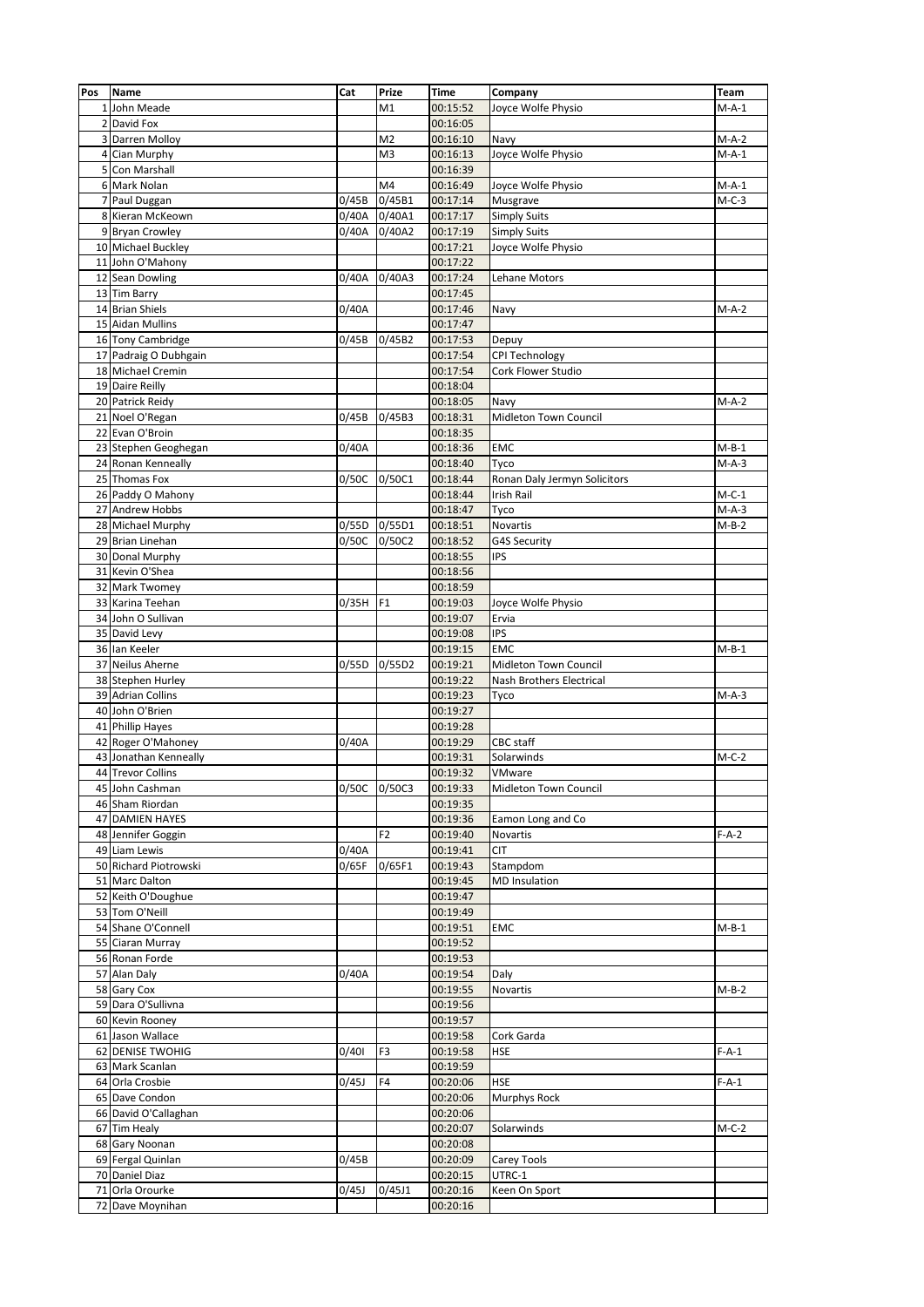| 73 Brendan Curtin                            | 0/40A          |        | 00:20:17             | <b>CSO</b>                     |         |
|----------------------------------------------|----------------|--------|----------------------|--------------------------------|---------|
| 74 David Hurley                              | 0/40A          |        | 00:20:18             | Musgrave                       | $M-C-3$ |
| 75 David McCann                              |                |        | 00:20:19             |                                |         |
| 76 Dermot Gallagher                          |                |        | 00:20:19             | Novartis                       | M-B-2   |
| 77 Denis Carroll                             | 0/55D          | 0/55D3 | 00:20:20             | <b>Blarney Woolen Mills</b>    |         |
| 78 Richie Fitzgerald<br>79 Peadar Forbes     |                |        | 00:20:23             | <b>Murphys Rock</b>            |         |
| 80 Brendan Curran                            | 0/40A          |        | 00:20:24<br>00:20:26 |                                |         |
| 81 Thomas O'Connor                           |                |        | 00:20:27             | <b>UCC</b>                     | $M-B-3$ |
| 82 Derek Costello                            |                |        | 00:20:29             | Novartis                       |         |
| 83 Tony Cummins                              |                |        | 00:20:30             | Irish Rail                     | $M-C-1$ |
| 84 Martin Daly                               | 0/40A          |        | 00:20:33             | EMC                            |         |
| 85 Ian Power                                 |                |        | 00:20:34             |                                |         |
| 86 Alan O'Brien                              |                |        | 00:20:35             |                                |         |
| 87 Brendan Murphy                            | 0/55D          |        | 00:20:36             | Murphy & Co                    |         |
| 88 John Scannell                             |                |        | 00:20:36             |                                |         |
| 89 Thomas O'Regan                            | 0/50C          |        | 00:20:37             | Irish Rail                     | $M-C-1$ |
| 90 Niamh Cremin                              |                |        | 00:20:37             |                                |         |
| 91 Kieran Ellis                              | 0/40A          |        | 00:20:38             | OBEL                           |         |
| 92 Steven McCarthy                           |                |        | 00:20:40             |                                |         |
| 93 Robert Williams                           |                |        | 00:20:41             |                                |         |
| 94 Ian O'Callaghan<br>95 Darren Ahern        |                |        | 00:20:42<br>00:20:43 |                                |         |
| 96 Eric Hogan                                | 0/40A          |        | 00:20:44             | Pfizer Little Island           |         |
| 97 John O'Driscoll                           | 0/55D          |        | 00:20:45             | FAS                            |         |
| 98 Willie Hayes                              | 0/55D          |        | 00:20:48             | An Post Eircom                 |         |
| 99 Dylan Coakley                             |                |        | 00:20:49             |                                |         |
| 100 Patrick Hession                          |                |        | 00:20:49             | Novartis                       |         |
| 101 Billy Geaney                             | 0/45B          |        | 00:20:52             | Southern Milling               |         |
| 102 Rachael O'Callaghan                      | 0/401          | 0/4011 | 00:20:52             | Cork Shops                     |         |
| 103 Stephen Ryan                             |                |        | 00:20:54             |                                |         |
| 104 Patrick Murphy                           |                |        | 00:20:55             |                                |         |
| 105 Marcel Stapelfeldt                       |                |        | 00:20:55             |                                |         |
| 106 Pat Healy                                |                |        | 00:20:57             |                                |         |
| 107 Angela Shine<br>108 Mick Daly            | 0/401<br>0/40A | 0/4012 | 00:20:57<br>00:20:59 | Kepak                          |         |
| 109 Conor O'Sullivan                         |                |        | 00:21:00             | Navy                           |         |
| 110 Jill McCarthy                            | 0/401          | 0/4013 | 00:21:02             | <b>HSE</b>                     |         |
| 111 Alan Murray                              |                |        | 00:21:05             | Merck Millipore                |         |
| 112 Irene Eighan                             | 0/35H          | 0/35H1 | 00:21:05             | Novartis                       | $F-A-2$ |
| 113 Benjamin Gearey                          | 0/45B          |        | 00:21:06             | <b>UCC</b>                     | $M-B-3$ |
| 114 Cathal Twomey                            |                |        | 00:21:07             |                                |         |
| 115 Tomas MacCormaic                         | 0/40A          |        | 00:21:09             | <b>MacCormack Construction</b> |         |
| 116 Joe Murphy                               | 0/60E          | 0/60E1 | 00:21:12             | <b>Cork County Council</b>     |         |
| 117 John O'Mahoney                           |                |        | 00:21:13             | VMware                         |         |
| 118 Sean Shanahan<br>119 Denis O'Sullivan    |                |        | 00:21:15<br>00:21:16 |                                |         |
| 120 Joseph McCarthy                          |                |        | 00:21:19             |                                |         |
| 121 Michael Sahm                             |                |        | 00:21:20             |                                |         |
| 122 Joe Murray                               |                |        | 00:21:21             | Solarwinds                     | $M-C-2$ |
| 123 Sean O'Regan                             |                |        | 00:21:21             |                                |         |
| 124 Miriam Stack                             |                |        | 00:21:22             |                                |         |
| 125 Bill Shanahan                            |                |        | 00:21:22             |                                |         |
| 126 Pat Murphy                               | 0/50C          |        | 00:21:24             | Navy                           |         |
| 127 Steve Cronin                             |                |        | 00:21:26             | Ronan Daly Jermyn Solicitors   |         |
| 128 Martin Neville<br>129 Liam Aherne        | 0/40A          |        | 00:21:27<br>00:21:28 | Yves Rocher<br><b>EMC</b>      |         |
| 130 Debbie McCarthy                          | 0/401          |        | 00:21:29             | Market Place Surgery           |         |
| 131 Brian Maher                              | 0/40A          |        | 00:21:32             | Cork City Ford Centre          |         |
| 132 David O'Sullivan                         |                |        | 00:21:33             | Cork City Ford Centre          |         |
| 133 Michael O'Connern                        |                |        | 00:21:35             |                                |         |
| 134 Brendan Tobin                            | 0/40A          |        | 00:21:37             | <b>TISL</b>                    |         |
| 135 Gerard O'Mahony                          |                |        | 00:21:39             |                                |         |
| 136 Niall Buckley                            |                |        | 00:21:40             |                                |         |
| 137 Colman Kirby                             | 0/40A          |        | 00:21:40             | EMC                            |         |
| 138 Patrick McEvoy                           |                |        | 00:21:41             |                                |         |
| 139 Peter Herlihy                            |                |        | 00:21:42             |                                |         |
| 140 Brian Crean                              |                |        | 00:21:43             |                                |         |
| 141 Paul Harrington                          |                |        | 00:21:43<br>00:21:44 |                                |         |
|                                              |                |        |                      |                                |         |
| 142 Stephen McCormack                        |                |        |                      |                                |         |
| 143 Jerry Mc Carthy<br>144 Derry O'Callaghan | 0/55D          |        | 00:21:45<br>00:21:46 | Dept of Ed                     |         |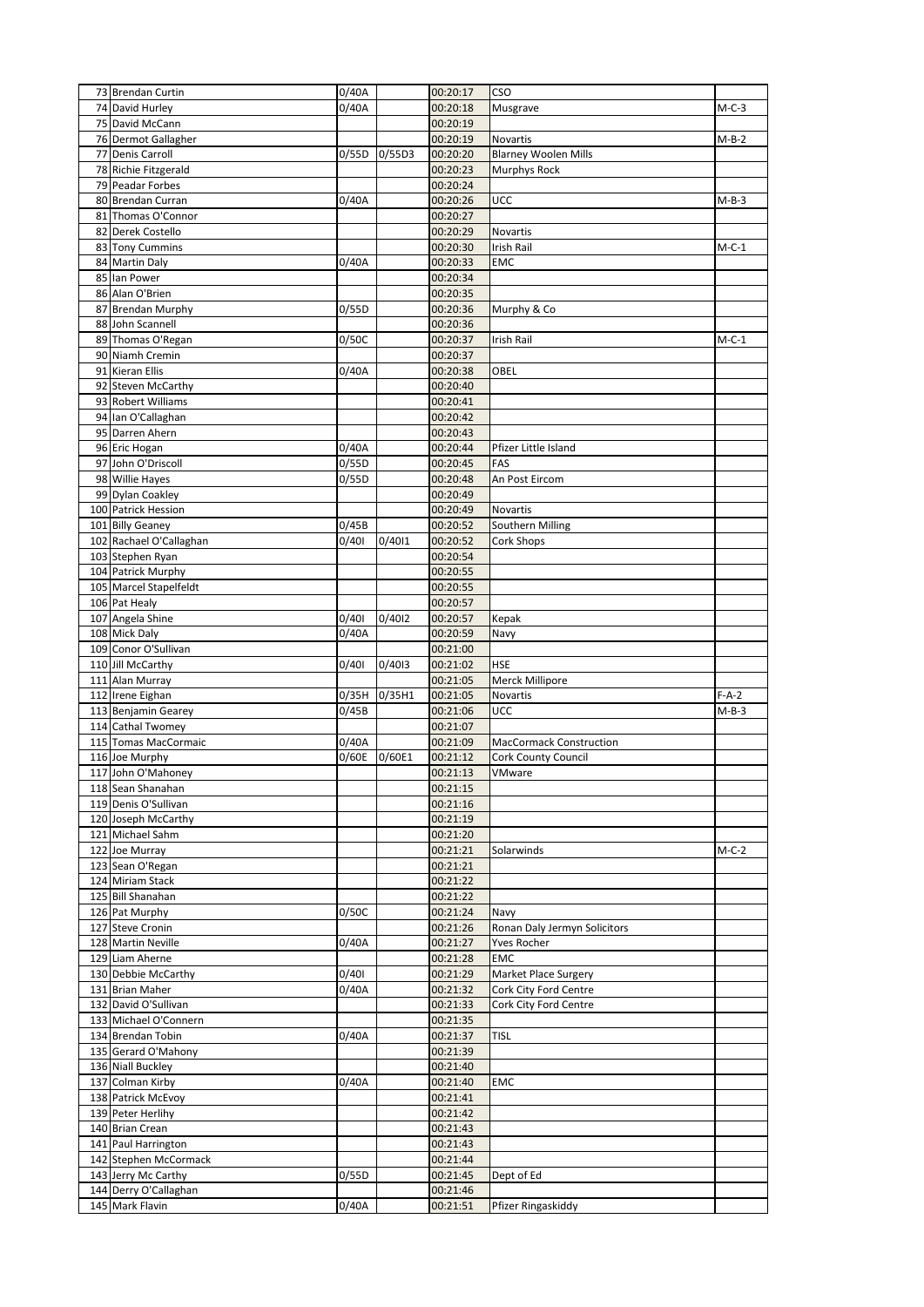| 146 Gwen Conroy                         | 0/35H 0/35H2   |        | 00:21:52             | Goldstar Telecom            | $F-B-1$ |
|-----------------------------------------|----------------|--------|----------------------|-----------------------------|---------|
| 147 Fintan O'Keeffe                     |                |        | 00:21:53             |                             |         |
| 148 Rodger Betts                        |                |        | 00:21:53             | Irish Rail                  |         |
| 149 Liam O'Leary                        |                |        | 00:21:54             | Janssen                     |         |
| 150 Charles Russell                     | 0/40A          |        | 00:21:54             | Moog                        |         |
| 151 Angie Amoedo                        | 0/45J          | 0/45J2 | 00:21:55             | Civil Service               |         |
| 152 Paul McGrath                        |                |        | 00:21:55             |                             |         |
| 153 Bernadette Lee                      |                |        | 00:21:56             |                             |         |
| 154 Kevin Coughlan                      | 0/45B          |        | 00:21:56             | Moog                        |         |
| 155 Billy Gough                         |                |        | 00:21:57             | Pfizer Ringaskiddy          |         |
| 156 Catherine Murphy                    | 0/35H          | 0/35H3 | 00:22:02             | Janssen                     |         |
| 157 Brian Wakefield                     | 0/50C          |        | 00:22:06             | Irish Rail                  |         |
| 158 David Reals                         |                |        | 00:22:06             |                             |         |
| 159 Siobhan Holland                     | 0/35H          |        | 00:22:08             | Novartis                    |         |
| 160 Ayomid George                       |                |        | 00:22:09             |                             |         |
| 161 Cal McCarthy                        |                |        | 00:22:11             |                             |         |
| 162 Denis O'Connor                      |                |        | 00:22:11             |                             |         |
| 163 John McCarthy                       | 0/55D          |        | 00:22:12             | Goldstar Telecom            |         |
| 164 Mary O'Keeffe                       | 0/45J          | 0/45J3 | 00:22:12             | Tri N Run                   |         |
| 165 Billy Menton                        | 0/55D          |        | 00:22:13             | ESB                         |         |
| 166 Michael Smith                       |                |        | 00:22:16             |                             |         |
| 167 Andrew O'Farrell                    | 0/60E          | 0/60E2 | 00:22:17             | Pfizer Ringaskiddy          |         |
| 168 Barry Hogan                         | 0/40A          |        | 00:22:19             | <b>GLC Roofing</b>          |         |
| 169 Tom Ryan                            |                |        | 00:22:20             |                             |         |
| 170 Margaret Hegarty                    | 0/35H          |        | 00:22:20             | UCC                         |         |
| 171 John Hayes                          | 0/55D          |        | 00:22:23             | FAS                         |         |
| 172 Maria Murray                        |                |        | 00:22:24             | Solarwinds                  |         |
| 173 Donal Obrien                        | 0/60E          |        | 00:22:25             | <b>GLC Roofing</b>          |         |
| 174 Christopher Carrol                  |                |        | 00:22:27             |                             |         |
| 175 Brian Muldoon Jnr.                  |                |        | 00:22:28             | Murphys Rock                |         |
| 176 Kieran Cronin                       |                |        | 00:22:33             | Musgrave                    | $M-C-3$ |
| 177 Mossy Shanahan                      | 0/55D          |        | 00:22:39             | Shanahan                    |         |
| 178 Ken Higgs                           | 0/65F          |        | 00:22:45             | UCC                         | $M-B-3$ |
| 179 John O'Reilly                       |                |        | 00:22:49             |                             |         |
| 180 Mark Healy                          |                |        | 00:22:50             |                             |         |
| 181 Edie Finn                           |                |        | 00:22:51             |                             |         |
| 182 Colm Sheppard                       | 0/40A          |        | 00:22:53             | <b>Gilead Sciences</b>      |         |
| 183 Kevin Twomey                        |                |        | 00:22:55             | Solarwinds                  |         |
| 184 Greg St Leger                       | 0/45B          |        | 00:22:56             | Ecocem Ireland              |         |
| 185 Joe Power                           |                |        | 00:22:59             |                             |         |
| 186 Niall Kirwan                        |                |        | 00:23:00             |                             |         |
| 187 Dave Herlihy                        | 0/45B          |        | 00:23:01             | Murphys Rock                |         |
| 188 James McMurtry                      |                |        | 00:23:02             |                             |         |
| 189 Sean O'Brien                        |                |        | 00:23:03             |                             |         |
| 190 Brendan Deane                       | 0/45B          |        | 00:23:05             | <b>CIT</b>                  |         |
| 191 Alan Horgan                         |                |        | 00:23:07             |                             |         |
| 192 Timmy O'Sullivan                    |                |        | 00:23:08             |                             |         |
| 193 Marie Gillman                       | 0/50K          | 0/50K1 | 00:23:09             | Merck Millipore             |         |
| 194 Ned Ramsell                         | 0/40A          |        | 00:23:10             | <b>Flexible Connectors</b>  |         |
| 195 Pat Crotty                          |                |        | 00:23:11             |                             |         |
| 196 Graham Meikle                       |                |        | 00:23:12             |                             |         |
| 197 Barry Condon                        |                |        | 00:23:12             |                             |         |
| 198 Ted O'Riordan                       |                |        | 00:23:13             |                             |         |
| 199 Conor Fitzgerald                    |                |        | 00:23:13             |                             |         |
| 200 Christy Murphy                      | 0/60E          |        | 00:23:14             | Cork City Ford Centre       |         |
| 201 Batt Kearney                        | 0/55D          |        | 00:23:15             | <b>Blarney Woolen Mills</b> |         |
| 202 Jimmy Murray                        | 0/65F          |        | 00:23:15             | <b>HSE</b>                  |         |
| 203 Aaron Noonan                        |                |        | 00:23:17             |                             |         |
| 204 Richard Wallace                     |                |        | 00:23:18             |                             |         |
| 205 Donal O'Donoghue                    | 0/45B          |        | 00:23:19             | <b>NSC</b>                  |         |
| 206 Padraig Gibbons                     |                |        | 00:23:21             |                             |         |
| 207 Sam Moursy                          | 0/45B          |        | 00:23:23             | Eli Lilly                   |         |
| 208 Marie Kissane                       |                |        | 00:23:23             | Eli Lilly                   | $F-B-2$ |
| 209 Shay Coleman                        |                |        | 00:23:24             |                             |         |
| 210 David O'Gara                        |                |        | 00:23:24             |                             |         |
| 211 PJ Owens                            |                |        | 00:23:25             |                             |         |
|                                         |                |        | 00:23:26             |                             |         |
|                                         |                |        |                      |                             |         |
| 212 Sean O'Donoghue                     |                |        |                      |                             |         |
| 213 Peter Murphy                        |                |        | 00:23:26             |                             |         |
| 214 Shane McCarthy                      |                |        | 00:23:27             |                             |         |
| 215 Padraig O'Regan                     |                |        | 00:23:27             |                             |         |
| 216 Brian Barrett                       |                |        | 00:23:27             | Cork County Council         |         |
| 217 Rick Spencer<br>218 Lorraine Howard | 0/45B<br>0/45J |        | 00:23:30<br>00:23:31 | Eli Lilly<br><b>CIT</b>     |         |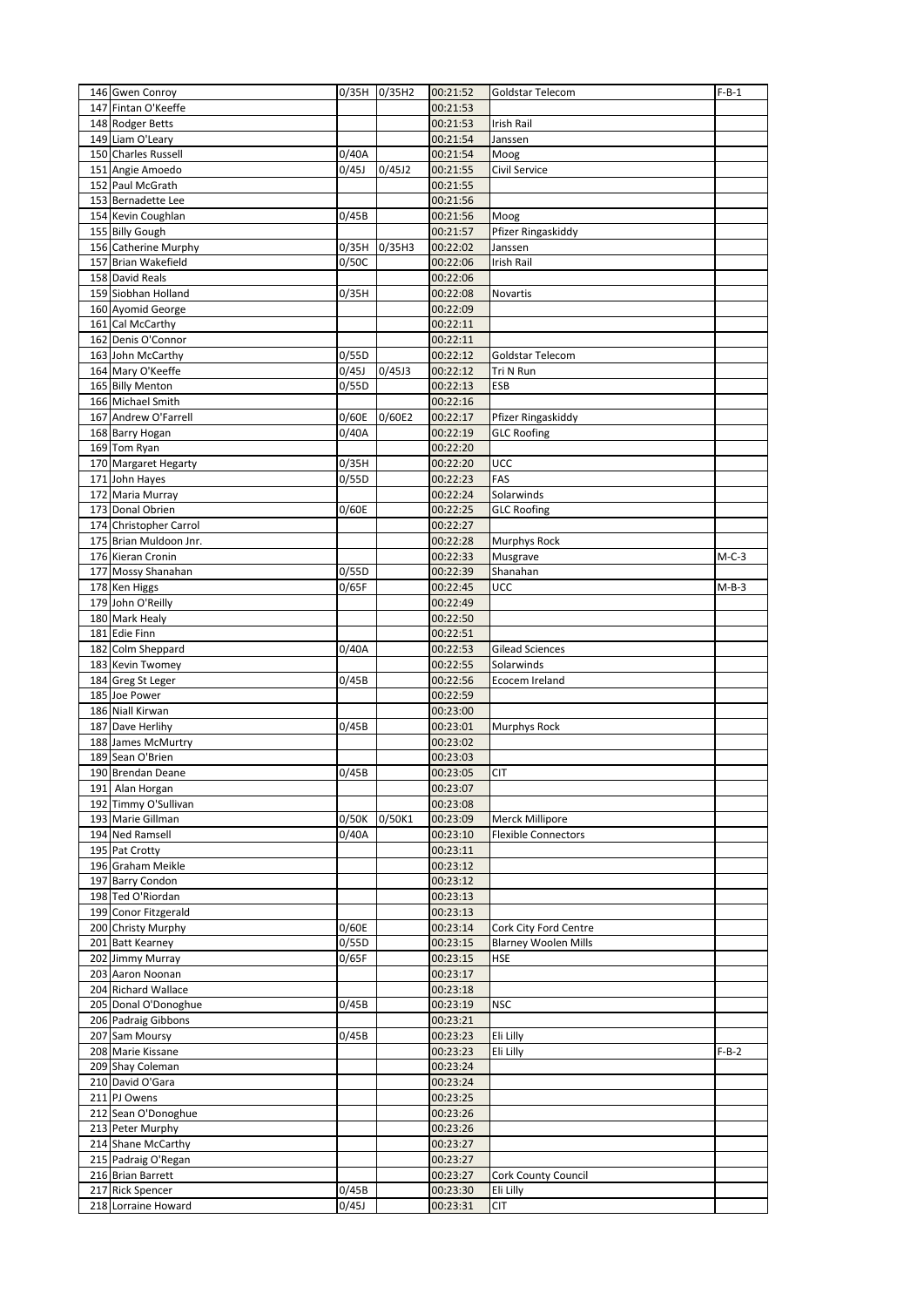| 219 Sean Sheehan                        |                |              | 00:23:34             |                                     |         |
|-----------------------------------------|----------------|--------------|----------------------|-------------------------------------|---------|
| 220 Ricky Costello                      |                |              | 00:23:36             | Nash Brothers Electrical            |         |
| 221 Steve Buckley                       |                |              | 00:23:37             | Legal IT                            |         |
| 222 Ger Cooney                          |                |              | 00:23:38             |                                     |         |
| 223 Patrick Finch                       |                |              | 00:23:39             | <b>CIT</b>                          |         |
| 224 Imelda Lyons                        | 0/35H          |              | 00:23:40             | CBC staff                           |         |
| 225 David O'Riordan                     |                |              | 00:23:42             | UCC                                 |         |
| 226 Mike O'Donovan                      |                |              | 00:23:42             |                                     |         |
| 227 Brendan Russell                     |                |              | 00:23:43             |                                     |         |
| 228 Deirdre Quinlan                     | 0/50K          | 0/50K2       | 00:23:45             | <b>DEM Enterprises</b>              |         |
| 229 Una French                          |                |              | 00:23:46             |                                     |         |
| 230 Adrian Trant                        |                |              | 00:23:47             |                                     |         |
| 231 Clare Daly                          | 0/401          |              | 00:23:48             | UCC                                 |         |
| 232 Ger Marshall                        | 0/55D          |              | 00:23:51             | Certus                              |         |
| 233 Catherine Bermingham                |                |              | 00:23:52             |                                     |         |
| 234 Tim Bermingham                      |                |              | 00:23:52             |                                     |         |
| 235 Niall Savage                        |                |              | 00:23:55             |                                     |         |
| 236 Gillian Byrne                       | 0/35H          |              | 00:23:59             | Eli Lilly                           | $F-B-2$ |
| 237 Garry Relihan                       |                |              | 00:23:59             |                                     |         |
| 238 Kieran Noonan                       | 0/50C          |              | 00:24:00             | PPg Architectural Coatings Irl.Ltd. |         |
| 239 Ronan Hennessey                     |                |              | 00:24:03             |                                     |         |
| 240 Michael McNamara                    | 0/60E          |              | 00:24:03             | Midleton Town Council               |         |
| 241 Donie O'Connell                     | 0/65F          |              | 00:24:04             | Midleton Town Council               |         |
| 242 Andrew Geaney                       | 0/55D          |              | 00:24:04             | Apple                               |         |
| 243 Liam Monaher                        |                |              | 00:24:05             | Novartis                            |         |
| 244 Jack Murray                         |                |              | 00:24:05             |                                     |         |
| 245 James Kelleher                      |                |              | 00:24:06             |                                     |         |
| 246 John Gallagher                      |                |              | 00:24:10             |                                     |         |
| 247 John Healv                          | 0/50C          |              | 00:24:11             | John Healy Gates                    |         |
| 248 Darren Hough                        |                |              | 00:24:11             |                                     |         |
| 249 Andrew O'Leary                      |                |              | 00:24:13             | United Technologies                 |         |
| 250 Tony Collins                        |                |              | 00:24:15             |                                     |         |
| 251 Mike Noonan                         |                |              | 00:24:16             |                                     |         |
| 252 Paul Casey                          |                |              | 00:24:18             |                                     |         |
| 253 Allan McGrath                       |                |              | 00:24:19             |                                     |         |
| 254 Pascal O'Donoghue                   |                |              | 00:24:19             |                                     |         |
| 255 Dathai O'Reilly                     |                |              | 00:24:20             |                                     |         |
| 256 Tomas Murphy                        |                |              | 00:24:21             |                                     |         |
| 257 Phil Chidlow                        |                |              | 00:24:21             |                                     |         |
| 258 John McGuinness                     |                |              | 00:24:22             |                                     |         |
| 259 James Byrne                         |                |              | 00:24:22             |                                     |         |
| 260 Anne Cleary                         |                |              | 00:24:23             | Pfizer Ringaskiddy                  |         |
| 261 Caitriona Webb                      |                |              | 00:24:23             |                                     |         |
| 262 Michael Dooley                      | 0/45B          |              | 00:24:24             | IPS                                 |         |
| 263 Rory McCarthy                       |                |              | 00:24:25             |                                     |         |
| 264 Conor Burke                         |                |              | 00:24:26             |                                     |         |
| 265 Mick McGregor                       |                |              | 00:24:26             |                                     |         |
| 266 Ken O'Keeffe                        |                |              | 00:24:26             |                                     |         |
| 267 Robert Moylan                       |                |              | 00:24:28             | Eli Lilly                           |         |
| 268 Alan Morley                         | 0/40A          |              | 00:24:29             | Midleton Town Council               |         |
| 269 Kerry Constant<br>270 John J Cotter | 0/60E<br>0/70G | 0/70G1       | 00:24:30<br>00:24:30 | Irish Oxygen Co Ltd<br>ESB          |         |
|                                         |                |              |                      |                                     |         |
| 271 John Cagney<br>272 Barry O'Donovan  |                |              | 00:24:30<br>00:24:31 |                                     |         |
| 273 Eamonn Hennessey                    |                |              | 00:24:32             |                                     |         |
| 274 David Burke                         | 0/45B          |              | 00:24:33             | UCC                                 |         |
| 275 Ken Coleman                         |                |              | 00:24:35             |                                     |         |
| 276 John Herlihy                        |                |              | 00:24:37             |                                     |         |
| 277 Aine Murphy                         | 0/55L          | 0/55L1       | 00:24:39             | UCC                                 |         |
| 278 Paul Cotter                         |                |              | 00:24:40             |                                     |         |
| 279 John Donovan                        |                |              | 00:24:41             | Irish Rail                          |         |
| 280 Paul Hurley                         |                |              | 00:24:43             |                                     |         |
| 281 Jarlath Walsh                       |                |              | 00:24:43             |                                     |         |
| 282 Mike McCarthy                       |                |              | 00:24:45             |                                     |         |
| 283 Marion Lyons                        |                | 0/60M 0/60M1 | 00:24:45             | Fit4Life                            |         |
| 284 Mary Beth O'Brien                   |                |              | 00:24:46             |                                     |         |
| 285 Emily Power                         | 0/35H          |              | 00:24:49             | Dept of Ed                          |         |
| 286 Tara Horgan                         | 0/401          |              | 00:24:49             | Ronan Daly Jermyn Solicitors        |         |
| 287 Denis Sexton                        |                |              | 00:24:52             |                                     |         |
| 288 John Walsh                          |                |              | 00:24:53             |                                     |         |
| 289 Valerie Lynch                       | 0/401          |              | 00:24:55             | Goldstar Telecom                    | $F-B-1$ |
| 290 Peter Murphy (Carrigtwohill)        |                |              | 00:24:56             |                                     |         |
| 291 Justin Doran                        |                |              | 00:24:57             |                                     |         |
|                                         |                |              |                      |                                     |         |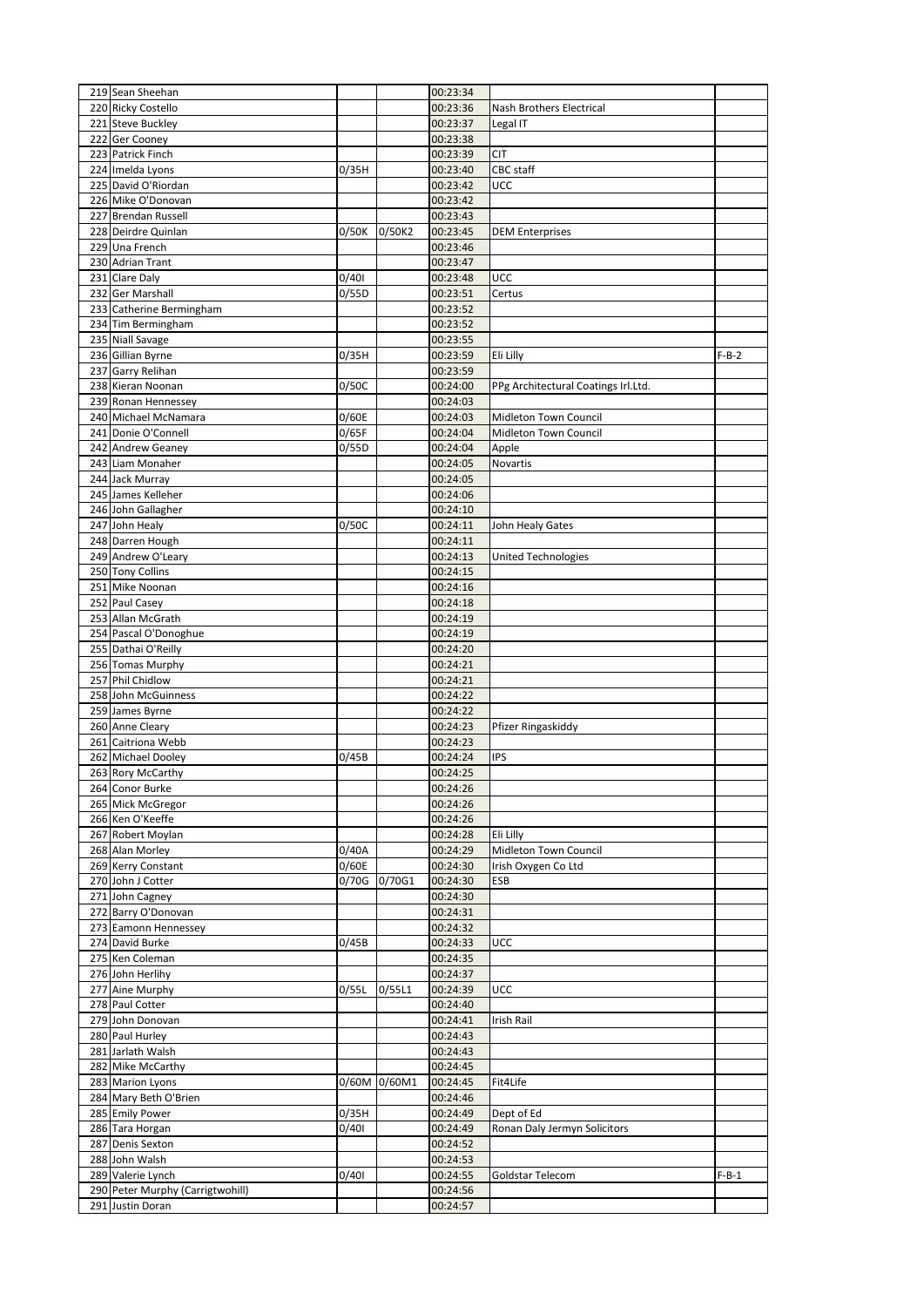| 292 Dermot Fitzgerald                       |       |        | 00:24:59             |                        |  |
|---------------------------------------------|-------|--------|----------------------|------------------------|--|
| 293 Allen Cotter                            |       |        | 00:25:02             | <b>GLC Roofing</b>     |  |
| 294 Noel Twomey                             |       |        | 00:25:04             |                        |  |
| 295 Christopher Cashman                     |       |        | 00:25:04             | Army                   |  |
| 296 Neil O'Sullivan                         | 0/45B |        | 00:25:05             | PM Group               |  |
| 297 Tom O'Neill                             | 0/60E |        | 00:25:07             | <b>IPS</b>             |  |
| 298 Donal Golden                            |       |        | 00:25:09             | <b>EMC</b>             |  |
| 299 Vicki Crean                             |       |        | 00:25:12             |                        |  |
| 300 Peter O'Leary                           |       |        | 00:25:14             |                        |  |
| 301 Patrick Kelleher                        |       |        | 00:25:15             |                        |  |
| 302 Michael Ryan                            |       |        | 00:25:15             |                        |  |
| 303 Emma O'Reilly                           |       |        | 00:25:16             |                        |  |
| 304 Tracy Plunkett<br>305 Robert Kelleher   |       |        | 00:25:17<br>00:25:19 | Fireblock              |  |
| 306 Barry Walsh                             |       |        | 00:25:21             |                        |  |
| 307 Aidan O'Donovan                         |       |        | 00:25:22             |                        |  |
| 308 Angela Leahy                            |       |        | 00:25:23             |                        |  |
| 309 Larry O'Rourke                          |       |        | 00:25:23             |                        |  |
| 310 Ian Kenefick                            |       |        | 00:25:24             |                        |  |
| 311 Pat King                                |       |        | 00:25:24             |                        |  |
| 312 Brendan Hayes                           | 0/60E |        | 00:25:25             | FAS                    |  |
| 313 Ciaran O'Sullivan                       |       |        | 00:25:25             |                        |  |
| 314 Ruth Daly                               |       |        | 00:25:27             |                        |  |
| 315 Martina Burke                           | 0/401 |        | 00:25:28             | <b>DEM Enterprises</b> |  |
| 316 Coral O'Sullivan                        | 0/50K |        | 00:25:28             | <b>CIT</b>             |  |
| 317 Arantxa Duque                           |       |        | 00:25:30             | VMware                 |  |
| 318 Rodney Daunt                            |       |        | 00:25:31             |                        |  |
| 319 Leonie Dolan                            |       |        | 00:25:32             | Super Joggers          |  |
| 320 Maria Cregan                            |       |        | 00:25:33             |                        |  |
| 321 Carmel Geaney                           | 0/55L | 0/55L2 | 00:25:37             | Apple                  |  |
| 322 David Murphy                            |       |        | 00:25:39             |                        |  |
| 323 Frank O'Mahony                          |       |        | 00:25:39             |                        |  |
| 324 Michelle Looney                         |       |        | 00:25:45             | John Healy Gates       |  |
| 325 Kevin O'Driscoll                        | 0/60E |        | 00:25:45             | Pfizer Ringaskiddy     |  |
| 326 Ken Gargan                              |       |        | 00:25:47             | Janssen                |  |
| 327 Lorraine Bollard<br>328 Marie Burke     |       |        | 00:25:48             |                        |  |
| 329 Noranne Scott                           |       |        | 00:25:48<br>00:25:49 |                        |  |
| 330 Jonathan McCarthy                       |       |        | 00:25:50             |                        |  |
| 331 Benjamin Mullamphy                      |       |        | 00:25:50             |                        |  |
| 332 Fiona O'Riordan                         |       |        | 00:25:52             |                        |  |
| 333 Patricia O' Herlihy                     | 0/35H |        | 00:25:56             | Brookfield             |  |
| 334 Alan O'Leary                            |       |        | 00:25:58             |                        |  |
| 335 Claire Murray                           |       |        | 00:25:59             |                        |  |
| 336 Eva Healy                               |       |        | 00:25:59             |                        |  |
| 337 Eoin Kennedy                            |       |        | 00:26:00             |                        |  |
| 338 Sinead O'Donoghue                       |       |        | 00:26:02             |                        |  |
| 339 Frank Linehan                           | 0/60E |        | 00:26:03             | The Owl Printer        |  |
| 340 Fiona Kelleher                          |       |        | 00:26:04             |                        |  |
| 341 Danielle Dubais                         |       |        | 00:26:05             | Murphys Rock           |  |
| 342 Marian Forde                            |       |        | 00:26:06             |                        |  |
| 343 Ruth Burke                              | 0/35H |        | 00:26:06             | Eli Lilly              |  |
| 344 Bernard Sisk                            | 0/65F |        | 00:26:08             | <b>Sisk Builders</b>   |  |
| 345 John Kearney                            |       |        | 00:26:10             |                        |  |
| 346 Ruth Phelan                             |       |        | 00:26:15             |                        |  |
| 347 Martina McInerney                       |       |        | 00:26:16             |                        |  |
| 348 Paula O'Sullivan                        |       |        | 00:26:17             |                        |  |
| 349 Kenneth Connolly<br>350 Maretta Brennan | 0/45J |        | 00:26:17<br>00:26:18 | <b>CIT</b>             |  |
| 351 Roy O'Keeffe                            |       |        | 00:26:20             |                        |  |
| 352 Suzanne Deane                           |       |        | 00:26:21             |                        |  |
| 353 Olga O'Sullivan                         | 0/35H |        | 00:26:23             | EMC                    |  |
| 354 David Healy                             |       |        | 00:26:24             |                        |  |
| 355 Dermot Foley                            |       |        | 00:26:25             |                        |  |
| 356 Niall O'Brien                           |       |        | 00:26:26             |                        |  |
| 357 Frances O'Sullivan                      | 0/55L |        | 00:26:28             | Dept of Ed             |  |
| 358 Sean Ryan                               |       |        | 00:26:29             |                        |  |
| 359 Ger O'Connell                           |       |        | 00:26:30             |                        |  |
| 360 Eoin Collins                            |       |        | 00:26:31             |                        |  |
| 361 Carina Ryan                             |       |        | 00:26:31             |                        |  |
| 362 Brian Muldoon                           | 0/50C |        | 00:26:32             | Murphys Rock           |  |
| 363 Willie Gould                            | 0/40A |        | 00:26:33             | IPS                    |  |
| 364 Barry Cotteral                          |       |        | 00:26:35             |                        |  |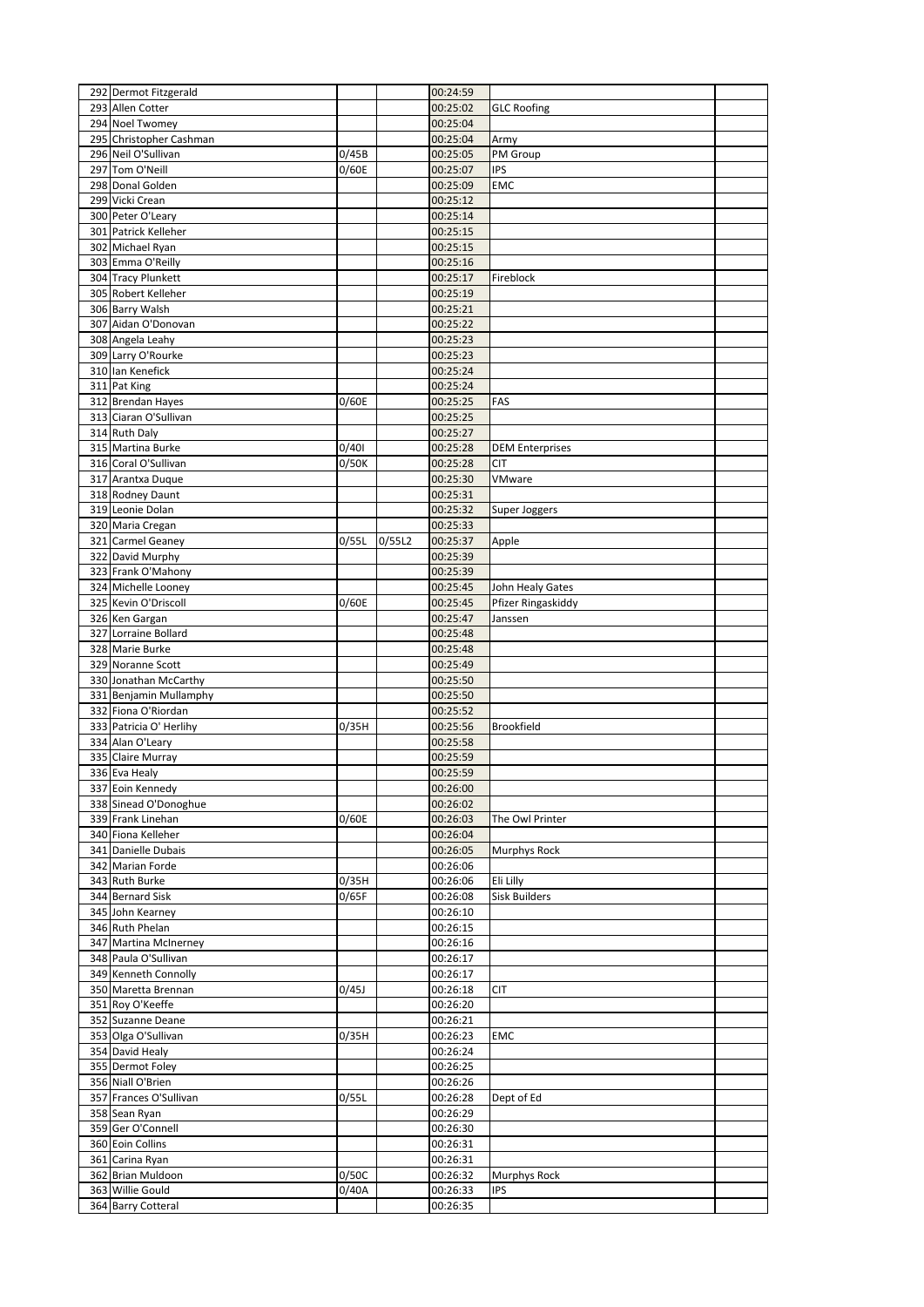| 365 Aoife O'Neill                      |       | 00:26:35             |                            |  |
|----------------------------------------|-------|----------------------|----------------------------|--|
| 366 Marie Radley                       |       | 00:26:36             |                            |  |
| 367 Kate Crowley                       |       | 00:26:36             |                            |  |
| 368 Michael Crowley                    |       | 00:26:37             |                            |  |
| 369 James O'Connor                     |       | 00:26:38             |                            |  |
| 370 Sean Looney<br>371 John Cotter     |       | 00:26:38             |                            |  |
| 372 Ide Healy                          | 0/65F | 00:26:40<br>00:26:40 | Novartis                   |  |
| 373 Denis Sheehan                      |       | 00:26:41             |                            |  |
| 374 Marie Ryan                         | 0/45J | 00:26:42             | SWS                        |  |
| 375 Ronan McCarthy                     |       | 00:26:43             |                            |  |
| 376 Vivienne Pennefather               |       | 00:26:44             |                            |  |
| 377 Michael Lyons                      |       | 00:26:45             |                            |  |
| 378 Gail Ellis                         |       | 00:26:48             |                            |  |
| 379 Robert Doyle                       |       | 00:26:51             |                            |  |
| 380 Eugene McVeigh                     | 0/55D | 00:26:52             | <b>EMC</b>                 |  |
| 381 Ronan Kirby                        |       | 00:26:53             |                            |  |
| 382 Aine Fogarty                       | 0/45J | 00:26:54             | EMC                        |  |
| 383 Stephanie Maquire                  |       | 00:26:54             |                            |  |
| 384 Ashling Kiy                        |       | 00:26:55             |                            |  |
| 385 Angela McEvoy                      | 0/50K | 00:26:57             | Cork Shops                 |  |
| 386 Andrew Roughton                    |       | 00:26:58             |                            |  |
| 387 Yvonne Gough<br>388 Brendan Walsh  | 0/45J | 00:26:59<br>00:27:00 | Pfizer Ringaskiddy         |  |
| 389 Charles Kinnane                    | 0/65F | 00:27:01             | <b>EMC</b>                 |  |
| 390 Paul Vaughan                       |       | 00:27:03             |                            |  |
| 391 Kevin Donovan                      |       | 00:27:04             | <b>Gilead Sciences</b>     |  |
| 392 Catriona O'Driscoll                |       | 00:27:05             |                            |  |
| 393 John Fitzgerald                    |       | 00:27:05             |                            |  |
| 394 Ivan Ryan                          |       | 00:27:05             |                            |  |
| 395 Philip Mullane                     |       | 00:27:06             |                            |  |
| 396 Martin Morrissey                   | 0/40A | 00:27:06             | Cork City Council          |  |
| 397 Kieran Kelleher (Carrigaline)      |       | 00:27:07             |                            |  |
| 398 Rebecca McEviy                     |       | 00:27:08             | Dept of Ed                 |  |
| 399 Eileen Murphy                      | 0/50K | 00:27:08             | <b>HSE</b>                 |  |
| 400 Eamonn McEvoy                      | 0/60E | 00:27:08             | Dept of Ed                 |  |
| 401 Pat Dunne                          |       | 00:27:09             |                            |  |
| 402 Mark Barry                         |       | 00:27:13             |                            |  |
| 403 Paul Kelleher                      | 0/45B | 00:27:16             | EMC                        |  |
| 404 Helena Hayes                       |       | 00:27:18             |                            |  |
| 405 Donal Flavin<br>406 Vicki Muldoon  |       | 00:27:18<br>00:27:19 |                            |  |
| 407 Gerry O'Connor                     |       | 00:27:21             | Murphys Rock               |  |
| 408 Dan O'Herlihy                      |       | 00:27:22             |                            |  |
| 409 Alan Toomey                        |       | 00:27:28             | Solarwinds                 |  |
| 410 Vicki Murphy                       |       | 00:27:30             |                            |  |
| 411 Amelie O'Brien                     | 0/35H |                      |                            |  |
|                                        |       | 00:27:31             | Murphys Rock               |  |
| 412 Laura Lynch                        |       | 00:27:31             |                            |  |
| 413 Keith Vaughan                      |       | 00:27:32             |                            |  |
| 414 Barry Noonan                       |       | 00:27:33             |                            |  |
| 415 Bryan Martin                       | 0/50C | 00:27:33             | <b>IPS</b>                 |  |
| 416 Terese Ryan                        |       | 00:27:34             |                            |  |
| 417 Fiona Cunningham                   |       | 00:27:38             |                            |  |
| 418 Grainne Conneely                   |       | 00:27:39             |                            |  |
| 419 Helen Sheehan                      | 0/45J | 00:27:40             | ESB                        |  |
| 420 Helena Corcoran                    |       | 00:27:41             |                            |  |
| 421 William Horgan                     |       | 00:27:42             |                            |  |
| 422 Teresa Woods                       |       | 00:27:45             |                            |  |
| 423 Niall Connaughton                  |       | 00:27:47             | Solarwinds                 |  |
| 424 David Madden                       |       | 00:27:48<br>00:27:49 |                            |  |
| 425 Pat Fleming                        | 0/40A |                      | <b>Flexible Connectors</b> |  |
| 426 Colm Jordan<br>427 Dora O'Donaghue |       | 00:27:50<br>00:27:52 |                            |  |
| 428 Ollie McCarthy                     | 0/45B | 00:27:55             | Janssen                    |  |
| 429 Sheila O'Mahony                    | 0/35H | 00:27:57             | <b>UCC</b>                 |  |
| 430 Miram O'Donoghue                   |       | 00:27:58             |                            |  |
| 431 Adam Coughlan                      |       | 00:27:59             |                            |  |
| 432 Yvonne Kertsch                     | 0/45J | 00:28:00             | Dial a Dog Grooming        |  |
| 433 Mary Collins                       | 0/50K | 00:28:03             | Eli Lilly                  |  |
| 434 Anne Marie Nolan                   |       | 00:28:03             |                            |  |
| 435 John Kissane                       | 0/45B | 00:28:05             | <b>UCC</b>                 |  |
| 436 Eddie Higgins<br>437 John Kennedy  |       | 00:28:07<br>00:28:08 |                            |  |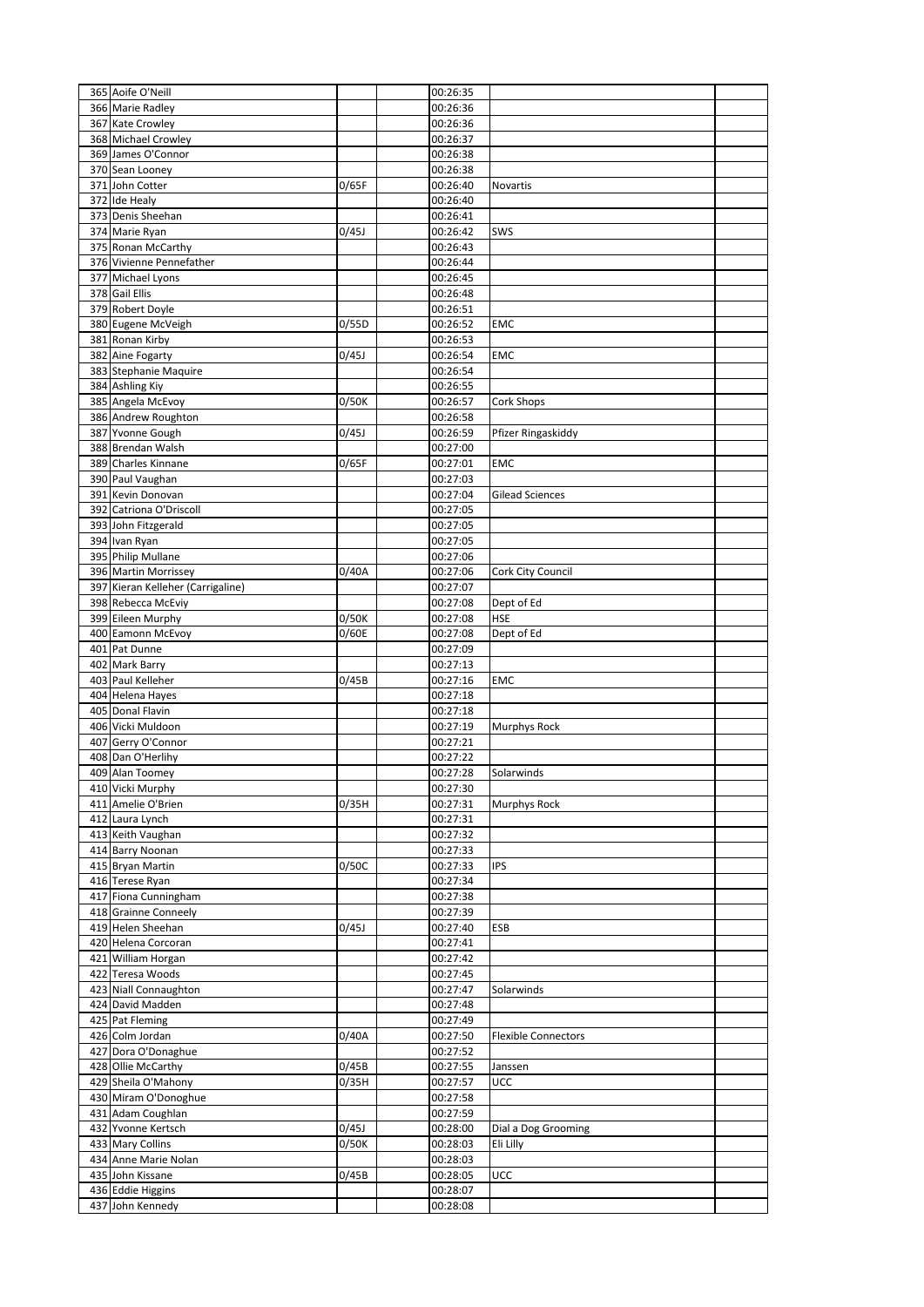| 438 Marie Creedon                             | 0/50K | 00:28:10             | <b>CSO</b>            |  |
|-----------------------------------------------|-------|----------------------|-----------------------|--|
| 439 Angela Tobin                              | 0/55L | 00:28:10             | <b>HSE</b>            |  |
| 440 Brendan Kelly                             |       | 00:28:11             |                       |  |
| 441 Mary O'Shaughnessey                       |       | 00:28:15             |                       |  |
| 442 Joe O'Sullivan                            |       | 00:28:18             |                       |  |
| 443 Emer O'Sullivan                           |       | 00:28:19             |                       |  |
| 444 Susan Nagle                               |       | 00:28:23             |                       |  |
| 445 Niamh Fitzgerald                          |       | 00:28:25             |                       |  |
| 446 Sandra O'Connor                           |       | 00:28:26             |                       |  |
| 447 Maeve O'Neill                             |       | 00:28:28             |                       |  |
| 448 Molly Gibson                              |       | 00:28:29             |                       |  |
| 449 Paul Forde<br>450 Yvonne O'Connell        |       | 00:28:30             |                       |  |
| 451 Paddy Daly                                | 0/70G | 00:28:33<br>00:28:34 | Army                  |  |
| 452 Mary Linehan                              | 0/60M | 00:28:36             | The Owl Printer       |  |
| 453 Sheila McCarthy                           |       | 00:28:38             |                       |  |
| 454 Marie McCarthy                            |       | 00:28:38             |                       |  |
| 455 Dana Kelleher                             |       | 00:28:39             |                       |  |
| 456 Oonagh Brennan                            |       | 00:28:43             |                       |  |
| 457 Ann Hayes                                 | 0/55L | 00:28:43             | <b>HSE</b>            |  |
| 458 Kamila Agnieska Jakubowska                |       | 00:28:50             |                       |  |
| 459 Patricia O'Callaghan                      | 0/55L | 00:28:51             | ESB                   |  |
| 460 Karen Connaughton                         |       | 00:28:53             |                       |  |
| 461 Ross McCarthy                             |       | 00:28:55             |                       |  |
| 462 Edelle Bruton                             |       | 00:29:00             |                       |  |
| 463 Maria Gibbons                             |       | 00:29:02             |                       |  |
| 464 Paul O'Leary                              |       | 00:29:17             |                       |  |
| 465 Carmel Kavanagh                           |       | 00:29:29             |                       |  |
| 466 Brian Kavanagh                            | 0/40A | 00:29:33             | <b>EMC</b>            |  |
| 467 Karl Doyle                                |       | 00:29:38             |                       |  |
| 468 Michelle O'Connor                         |       | 00:29:38             | Brookfield            |  |
| 469 Cory O'Callaghan                          |       | 00:29:45             |                       |  |
| 470 Catherine Shannon                         | 0/401 | 00:29:49             | Eli Lilly             |  |
| 471 Pippa Kiy<br>472 Amy Lynch                |       | 00:29:50             |                       |  |
|                                               |       | 00:29:50             |                       |  |
| 473 Catherine Quinlan<br>474 Catherine Laffan |       | 00:29:52<br>00:29:53 |                       |  |
| 475 Tina O'Dwyer                              |       | 00:29:55             |                       |  |
| 476 Paula Malone                              |       | 00:29:56             |                       |  |
| 477 Robert Farrell                            |       | 00:29:57             |                       |  |
| 478 Frank Cummins                             |       | 00:29:57             | <b>Murphys Rock</b>   |  |
| 479 Niamh O'Connor                            |       | 00:29:59             |                       |  |
| 480 Teresa Murphy                             |       | 00:30:15             |                       |  |
| 481 Anita McCarthy                            |       | 00:30:15             |                       |  |
| 482 Pat Donoghue                              |       | 00:30:16             |                       |  |
| 483 Ber O'Donoghue                            |       | 00:30:19             |                       |  |
| 484 Niamh Fitzgerald                          |       | 00:30:21             | Cork City Council     |  |
| 485 Anne McKeown                              |       | 00:30:21             |                       |  |
| 486 Bernadette Navin                          |       | 00:30:25             |                       |  |
| 487 Mairin Garvey                             |       | 00:30:32             |                       |  |
| 488 Anne O'Sullivan                           |       | 00:30:36             |                       |  |
| 489 Eddie Kelly                               |       | 00:30:38             |                       |  |
| 490 Evelyn O'Neill                            |       | 00:30:40             |                       |  |
| 491 Clodagh Walsh<br>492 Billy Caball         | 0/70G | 00:30:44<br>00:30:45 | FAS                   |  |
| 493 Mary Healy                                | 0/50K | 00:30:48             | John Healy Gates      |  |
| 494 Christine Pedersen                        |       | 00:30:48             |                       |  |
| 495 Caroline Ryan                             |       | 00:30:50             |                       |  |
| 496 Joan O'Connor                             |       | 00:30:50             |                       |  |
| 497 Claire Ryan                               |       | 00:30:54             |                       |  |
| 498 Geraldine Mullaney                        |       | 00:30:55             |                       |  |
| 499 Derval McCarthy                           |       | 00:30:56             |                       |  |
| 500 Deirdre Blyth                             |       | 00:31:00             |                       |  |
| 501 Mairead O'Keeffe                          |       | 00:31:06             |                       |  |
| 502 Ann-Marie Colbert                         | 0/35H | 00:31:06             | Ervia                 |  |
| 503 Emer Coughlan                             |       | 00:31:07             |                       |  |
| 504 Catherine Desmond                         | 0/401 | 00:31:07             | Ervia                 |  |
| 505 Therese Ahern                             | 0/401 | 00:31:08             | UCC                   |  |
| 506 Kathleen O'Connell                        | 0/60M | 00:31:08             | Midleton Town Council |  |
| 507 Lisa Healy                                |       | 00:31:10             |                       |  |
| 508 Amanda Foster                             |       | 00:31:17             |                       |  |
| 509 Sinead O'Connor                           |       | 00:31:25             |                       |  |
| 510 Susan Kelleher                            |       | 00:31:33             |                       |  |